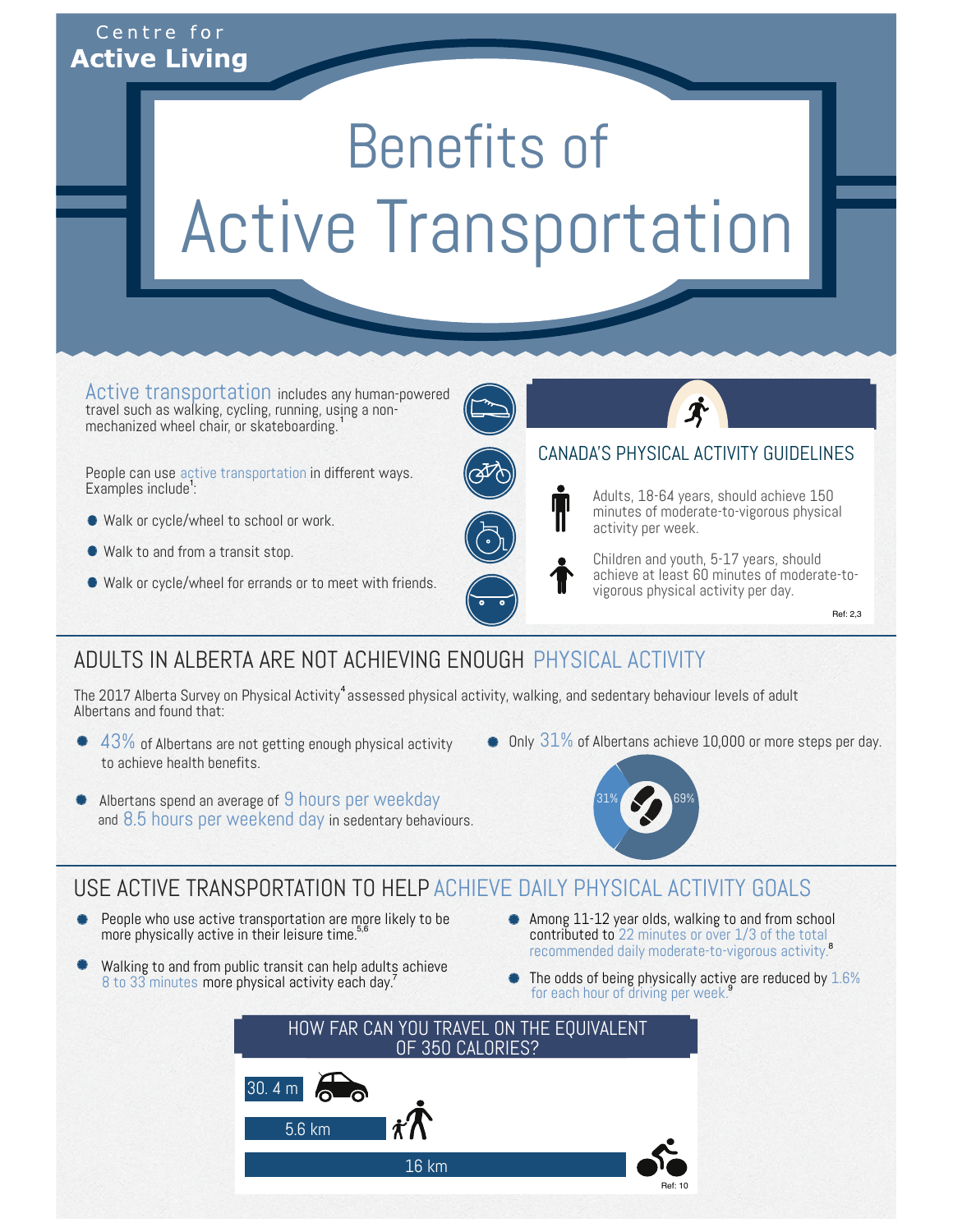## ACTIVE TRANSPORTATION CAN HELP REDUCE THE RISK OF DEVELOPING CHRONIC HEALTH PROBLEMS

#### Increasing physical activity levels through active transportation can help to:



Reduce risk of heart disease and stroke, as well as high blood pressure.

Reduce the risk of various cancers, including breast and colon.



Reduce the risk of type 2 diabetes.



Support good mental health.

Ref: 6,11,14-21

- Any level of physical activity, including low levels of less than 150 minutes/week, future depression.<sup>1</sup> walking  $\operatorname{\sf less}$  than  $150$  minutes/week, can prevent depression.<sup>12</sup>
- Compared to driving, the benefits of cycling are about 9 times greater than the risks of cycling. benefits of cycling 9 times greater than the risks of cycling.<sup>13</sup>



 $$0.06/km$ 

Nearly free

Ref: 22,23

## ECONOMIC BENEFITS



People who use active transportation spend less money on car fuel, maintenance, \$0.58/km bbb and insurance. 22,23



Less motorized traffic can lead to decreased infrastructure and maintenance costs for roads, bridges, and parking facilities. 24,25



Active transportation can support increased productivity, lower absenteeism, and decrease lost productivity due to traffic congestion. for the nine largest Canadian cities in 2006. decrease lost productivity due to traffic congestion. Traffic congestion costs between<br>\$2.3 billion and \$3.7 billion for the nine largest Canadian cities in 2006.<sup>26-28</sup>



Simply getting 10% more Canadians who are insufficiently active to move more and sit less could result in \$2.6 billion saved in healthcare spending on hypertension, type 2 diabetes, heart disease, and cancer over 25 years. 29



Direct and indirect healthcare costs related to low physical activity rates totaled \$5.3 billion per year in Canada.<sup>1</sup>

## INVESTING IN ACTIVE TRANSPORTATION CAN BOOST LOCAL ECONOMY AND SENSE OF COMMUNITY

Cyclists and pedestrians stop more often than drivers and are more likely to spend their money at local destinations. 30,31

Wider sidewalks and other strategies can create pedestrian-friendly shopping experiences, benefiting shop owners.<sup>32</sup>

Active transportation can support social relations, improve neighbourhood livability, increase tourism, and attract new business. 30-36

BUS

SALES **TOURISM** PROPERTY VALUE

NEW BUSINESS & WORKERS

Ref: 30-36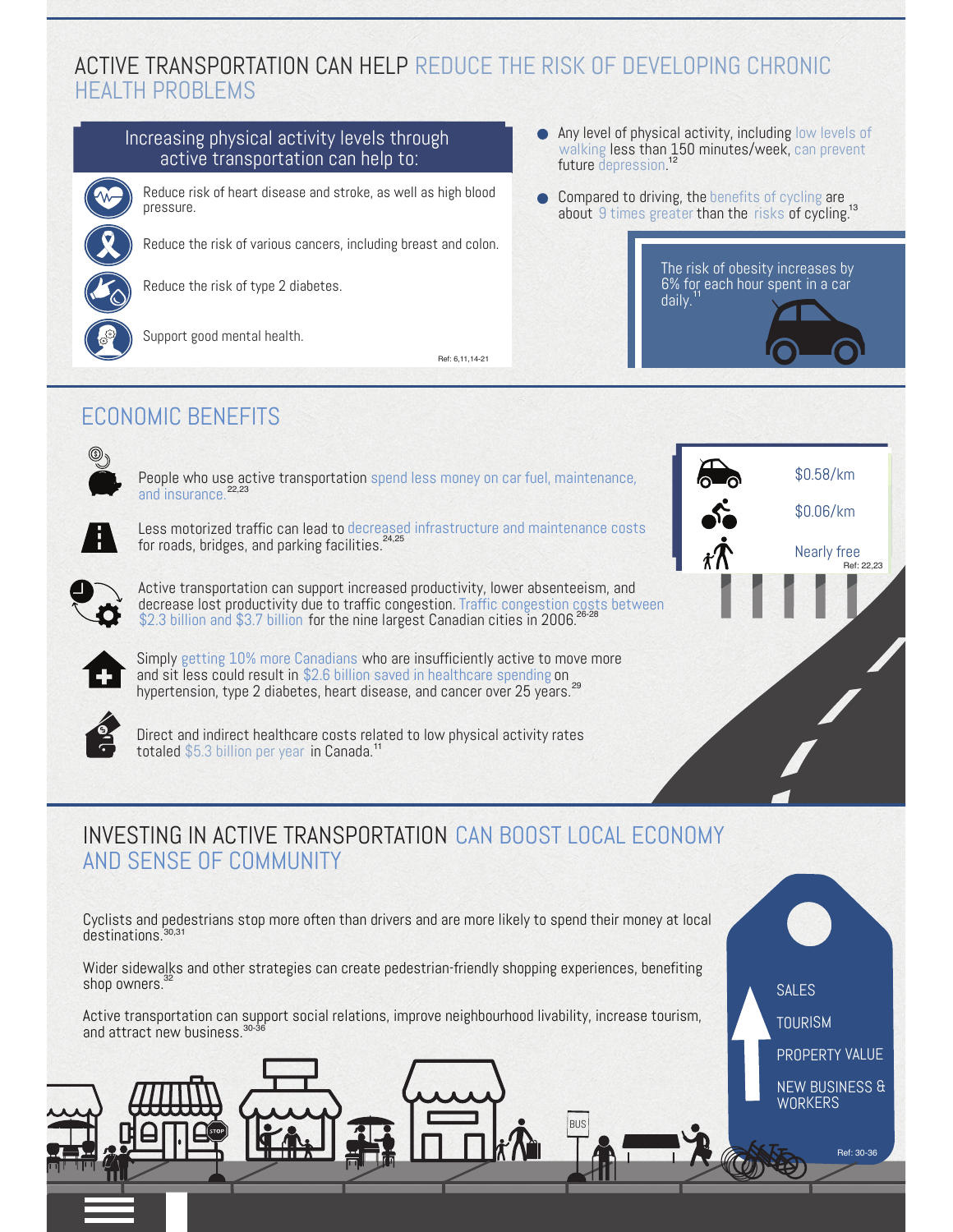## ENVIRONMENTAL BENEFITS OF ACTIVE TRANSPORTATION

Walking and cycling are "clean" modes of transportation  $-$  they result in no greenhouse gas (GHG) or criteria air contaminant (CAC) emissions.<sup>11,37,38</sup>

Active transportation lowers energy consumption. For example $^{\prime\prime}$ :

- A bicycle requires 100 times less energy to manufacture than an automobile, with little waste produced during the bicycle's life cycle.
- A bicycle can travel 423 kilometres on the equivalent of 1 litre of fuel for a vehicle.
- The ecological footprint of a cyclist is 1/10th of a commuting driver.

Based on the average Canadian household's environmental impact, motorized transportation accounts for<sup>39</sup>:

- Almost 50% of toxic air pollution.
- Over 1/3 of greenhouse gas emissions.
- **Almost 20% of toxic water pollution.**



## ACTIVE TRANSPORTATION INFRASTRUCTURE AND SUPPORTIVE POLICIES CAN HELP PREVENT INJURIES

#### SAFETY IN NUMBERS

As more people choose to use active transportation, the risk of injury and fatality rates decrease.<sup>41</sup>

Compared to driving, the benefits of active transportation have been found to outweigh these risks, such as collisions and exposure to emissions. 13,42

#### The risk of injury can be reduced by providing simple supports to encourage residents to choose active transportation.<sup>6,42</sup>



Safe infrastructure, including sidewalks, crosswalks, and raised medians.



Safe cycling infrastructure, such as exclusive lanes and interconnected paths.



Supportive policies for driver behaviour, particularly around speed enforcement and impaired or distracted driving.



Safety education and information for drivers, pedestrians and cyclists.

## Centre for **Active Living**



Brought to you by: For more information:

Centre for Active Living centre4activeliving.ca 780-492-4863 active.living@ualberta.ca